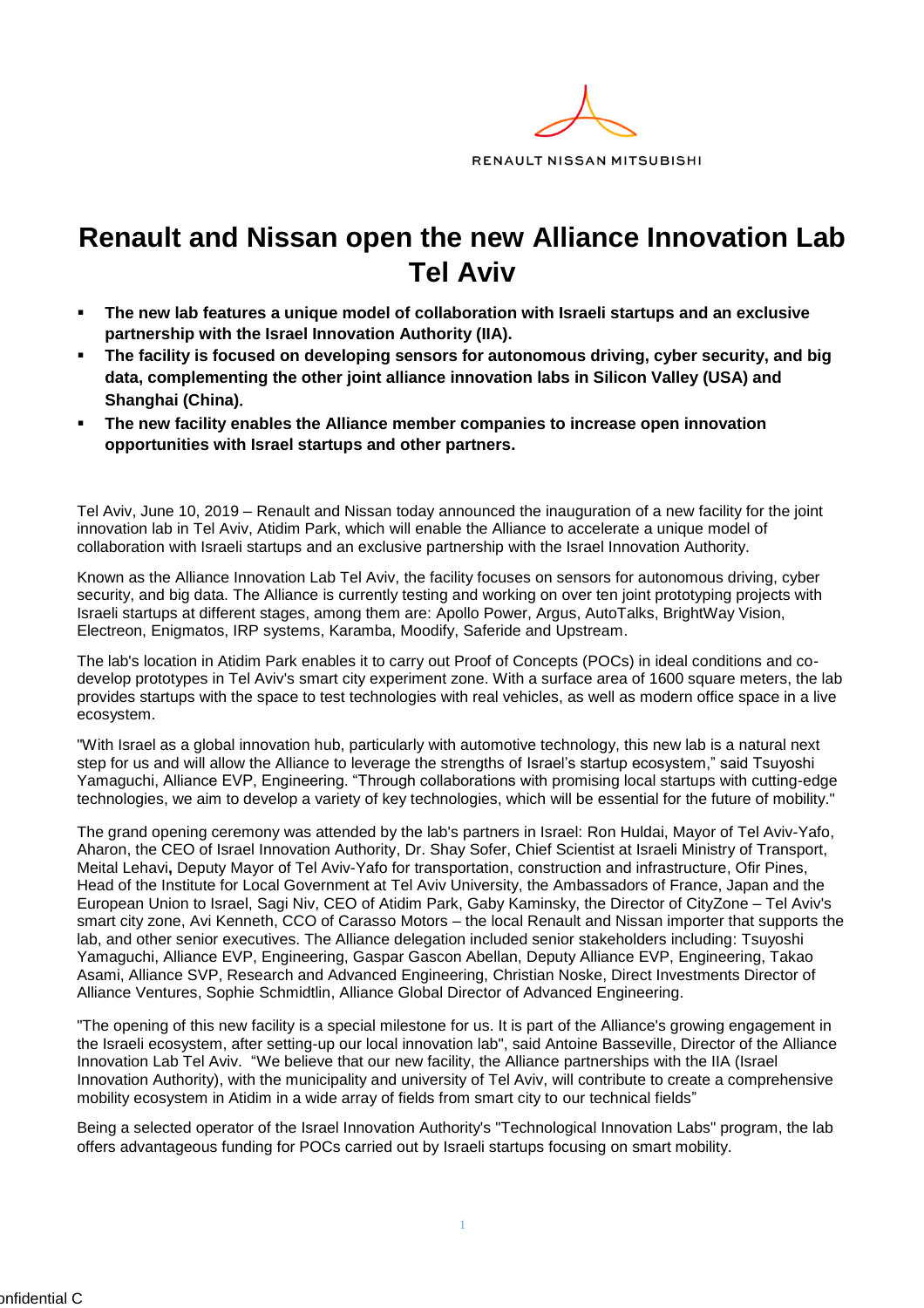The lab also works in close cooperation with Alliance Ventures, the Alliance corporate venture capital fund that plans to invest up to USD 1 billion over five years in startups, early-stage technology companies and entrepreneurial talents and has already invested in Maniv Mobility fund in Israel.

An additional partnership for the Alliance lab in Israel is CityZone, an innovation ecosystem for smart city ventures, at Atidim Park, under real-city conditions.

###

## **ABOUT RENAULT-NISSAN-MITSUBISHI**

Groupe Renault, Nissan Motor Company and Mitsubishi Motors represent the world's largest automotive alliance. It is the longest-lasting and most productive cross-cultural partnership in the auto industry. Together, the partners sold more than 10.7 million vehicles in nearly 200 countries in 2018. The member companies are focused on collaboration and maximizing synergies to boost competitiveness. They have strategic collaborations with other automotive groups, including Germany's Daimler and China's Dongfeng. This strategic alliance is the industry leader in zero-emission vehicles and is developing the latest advanced technologies, with plans to offer autonomous drive, connectivity features and mobility services on a wide range of affordable vehicles.

www.alliance-2022.com [www.media.renault.com](http://www.media.renault.com/) [www.nissan-newsroom.com](http://www.nissan-newsroom.com/) [www.mitsubishi-motors.com/en/newsrelease/](http://www.mitsubishi-motors.com/en/newsrelease/)

## ⋟ **MEDIA CONTACTS**

Caroline SASIA Alliance Ventures Communications +33 (0) 6 11 30 36 71 [caroline.sasia-lallier@alliance-rnm.com](mailto:caroline.sasia-lallier@alliance-rnm.com)

Kenji FUJITA Advanced Technology Communications, Nissan +81 80 4362 2450 kenji-f@mail.nissan.co.jp